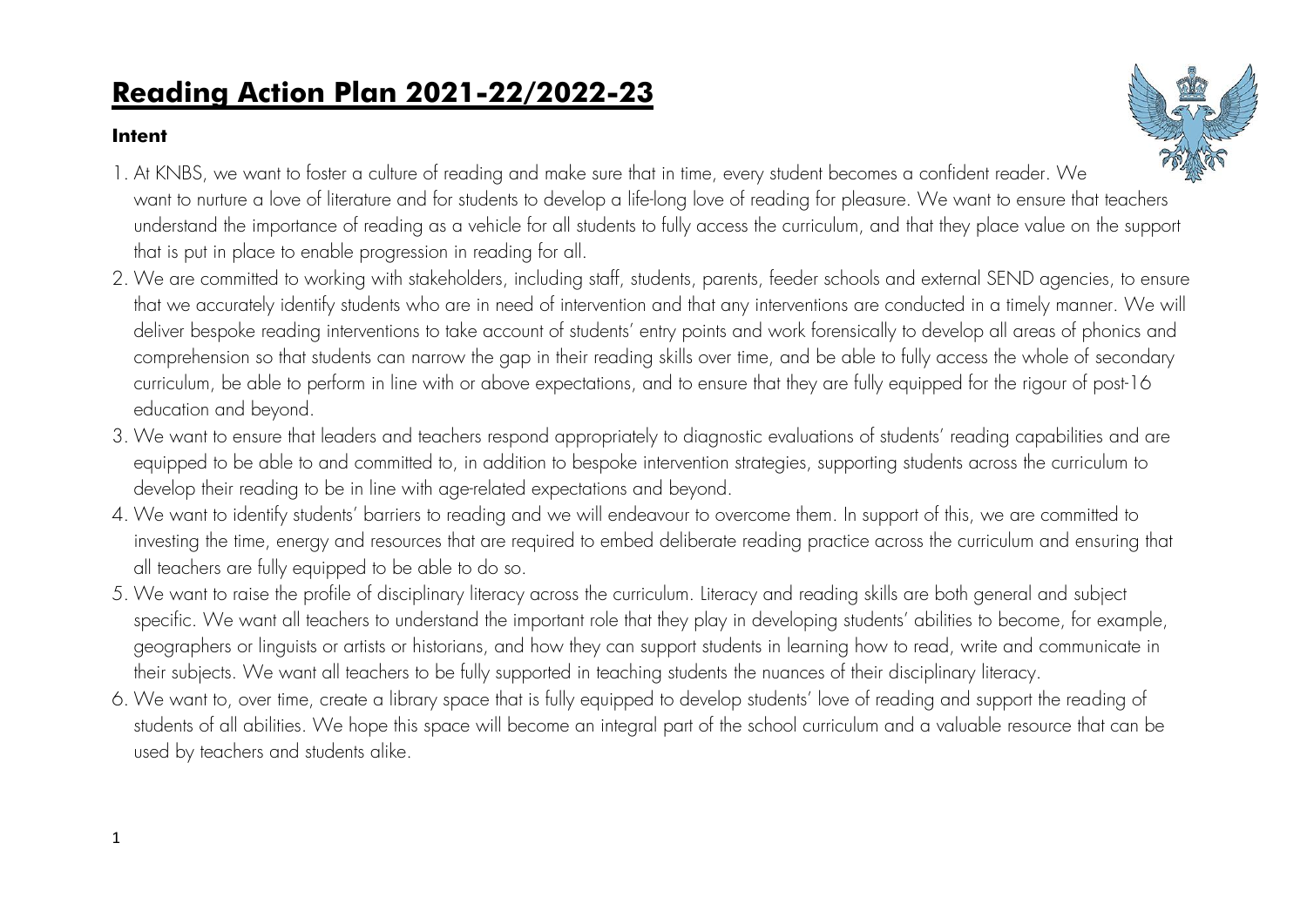|   | <b>Actions</b>                                                                                                                        | When               | Who                   | <b>RAG</b>                                                                                                                                                                                   | <b>RAG</b>      | <b>RAG</b>      |
|---|---------------------------------------------------------------------------------------------------------------------------------------|--------------------|-----------------------|----------------------------------------------------------------------------------------------------------------------------------------------------------------------------------------------|-----------------|-----------------|
|   |                                                                                                                                       |                    |                       | <b>Summer 1</b>                                                                                                                                                                              | <b>Summer 2</b> | <b>Autumn 1</b> |
|   | Every teacher to have a<br>display board which<br>states what they are<br>currently reading and<br>invite students to ask<br>about it | September 2022     | VTB/DT/All            | N/A                                                                                                                                                                                          |                 |                 |
|   | All KS3 students to have<br>a reading book in their<br>bag and a reading<br>journal that has to be<br>completed fortnightly           | September 2022     | VTB/DT/Form<br>tutors | Reading journals<br>are now in use for<br>Years 7-9 in<br>reading lessons                                                                                                                    |                 |                 |
|   | CPD to support<br>departments in identifying<br>opportunities for reading<br>in the subject                                           | September 2022     | DC/VTB/All            | Teaching and<br>Learning Newsletter<br>#7 has Reading<br>focus on tiered<br>vocabulary and<br>disciplinary literacy<br>$-$ focus in #8 will<br>have focus on<br>opportunities for<br>reading |                 |                 |
|   | Adapt KNBS Best<br>Practices and QA<br>documents to reflect<br>importance of reading<br>across the curriculum                         | For September 2022 | VTB/CKM               | N/A                                                                                                                                                                                          |                 |                 |
| 2 | Ensure that reading data<br>is gathered from all<br>feeder schools during<br>transition.                                              | Summer 2 2022      | VTB/HD/SH             | N/A                                                                                                                                                                                          |                 |                 |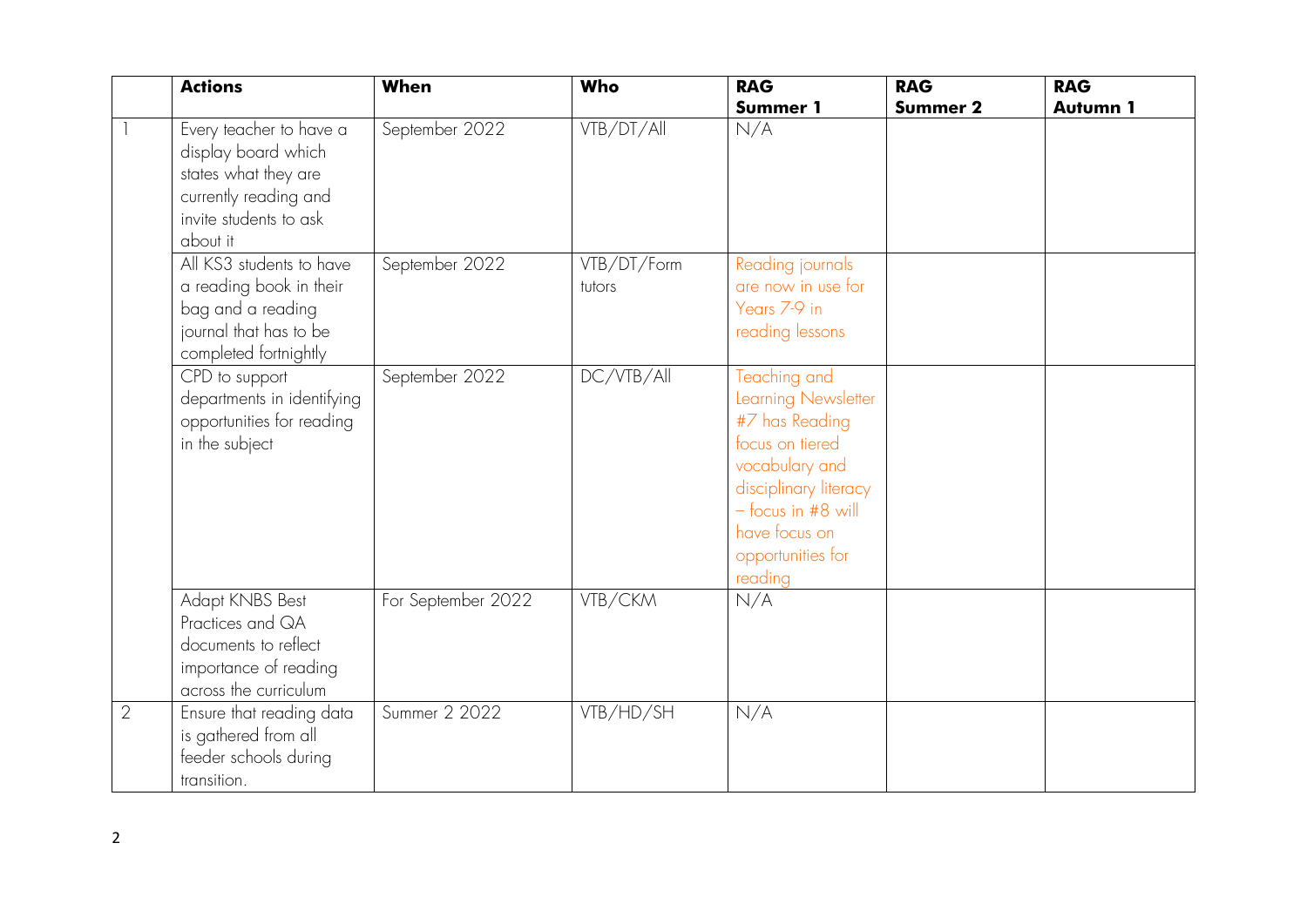| Seek staff voice about<br>their personal reading<br>practices                                                                                      | Summer 1 2022  | VTB/DT         | Staff reading<br>practices survey<br>completed w/c<br>22/05/22                                          |  |
|----------------------------------------------------------------------------------------------------------------------------------------------------|----------------|----------------|---------------------------------------------------------------------------------------------------------|--|
| Seek staff voice about<br>reading practices in their<br>lessons                                                                                    | Summer 1 2022  | VTB/DT         | Staff reading<br>practices survey<br>completed w/c<br>22/05/22                                          |  |
| Seek parental and staff<br>voice about reading<br>practices at home and<br>any concerns that they<br>may have about their<br>son's reading         | Summer 2 2022  | VTB/DT         | N/A                                                                                                     |  |
| Conduct NGRT reading<br>tests to gather data on<br>Reading ages for all KS3<br>students to ensure that<br>correct students undergo<br>intervention | Summer 1       | VTB/H          | All KS3 students<br>have completed<br>their reading tests<br>and data is<br>currently being<br>analysed |  |
| Conduct NGRT reading<br>tests at the start of each<br>academic year in KS3.                                                                        | September 2022 | VTB/HD/LS team | N/A                                                                                                     |  |
| Prioritise any students that<br>are 2 or more years<br>below ARE for Wave 1<br>Interventions.                                                      | Autumn 1 2022  | HD/LS Team     | N/A                                                                                                     |  |
| Communicate with<br>parents to keep them<br>informed of the need for<br>intervention                                                               | Autumn 1 2022  | HD/BL          | N/A                                                                                                     |  |
| Retest students prior to<br>beginning intervention                                                                                                 | Autumn 1 2022  | HD/BL/AM/RD    | N/A                                                                                                     |  |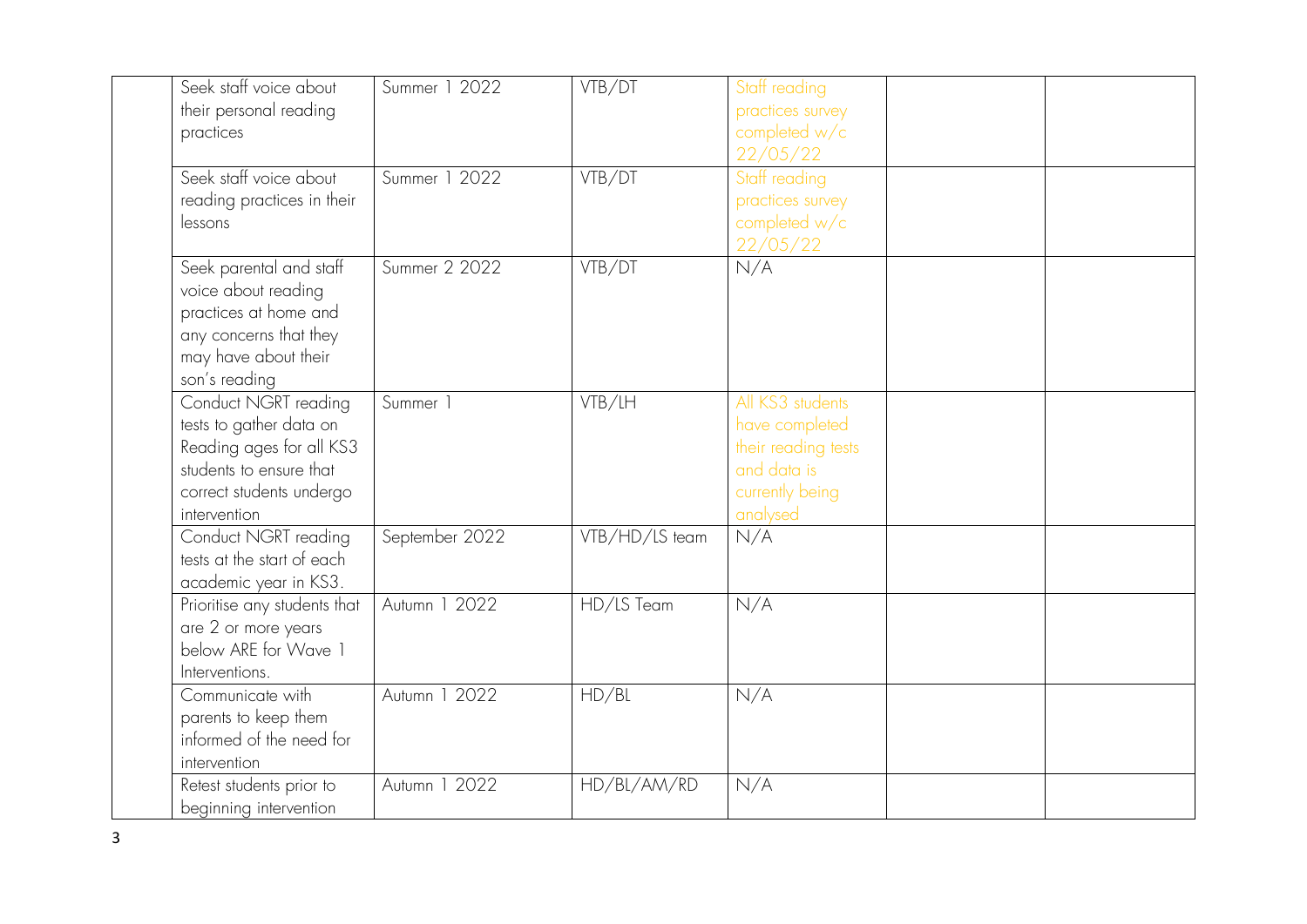|                | programme to ensure<br>accuracy of data                                                                                                                                                         |                                         |             |                                                                                                             |  |
|----------------|-------------------------------------------------------------------------------------------------------------------------------------------------------------------------------------------------|-----------------------------------------|-------------|-------------------------------------------------------------------------------------------------------------|--|
|                | Interventions to begin at<br>the latest beginning of<br>Autumn 2                                                                                                                                | Autumn 2 2022                           | HD/BL/AM/RD | N/A                                                                                                         |  |
|                | Make referrals to<br>appropriate external<br>agencies where students<br>require further testing to<br>diagnose additional<br>barriers to reading or in<br>order to access additional<br>support | Autumn 2 2022 and<br>ongoing            | HD/BL       | N/A                                                                                                         |  |
|                | Interventions will be<br>delivered by a qualified<br>teacher and supported by<br>a Higher-Level Teaching<br>Assistant and a literacy<br>specialist Teaching<br>Assistant                        | Autumn 2 2022 and<br>ongoing thereafter | HD/BL/AM/RD | N/A                                                                                                         |  |
| 3              | CPD to support<br>departments in helping<br>students who are below<br>ARE, in their lessons                                                                                                     | Autumn 1 2022                           | DC/VTB      | N/A                                                                                                         |  |
| $\overline{4}$ | Student voice activity to<br>ascertain what barriers<br>students have to reading                                                                                                                | Summer 1 2022                           | VTB/DT      | In planning -to be<br>completed first<br>week back in<br>Summer 2 in<br>English lessons as<br>homework task |  |
|                | CPD to communicate<br>barriers to staff and how<br>they can use a range of                                                                                                                      | Autumn 1 2022                           | DC/VTB      | N/A                                                                                                         |  |